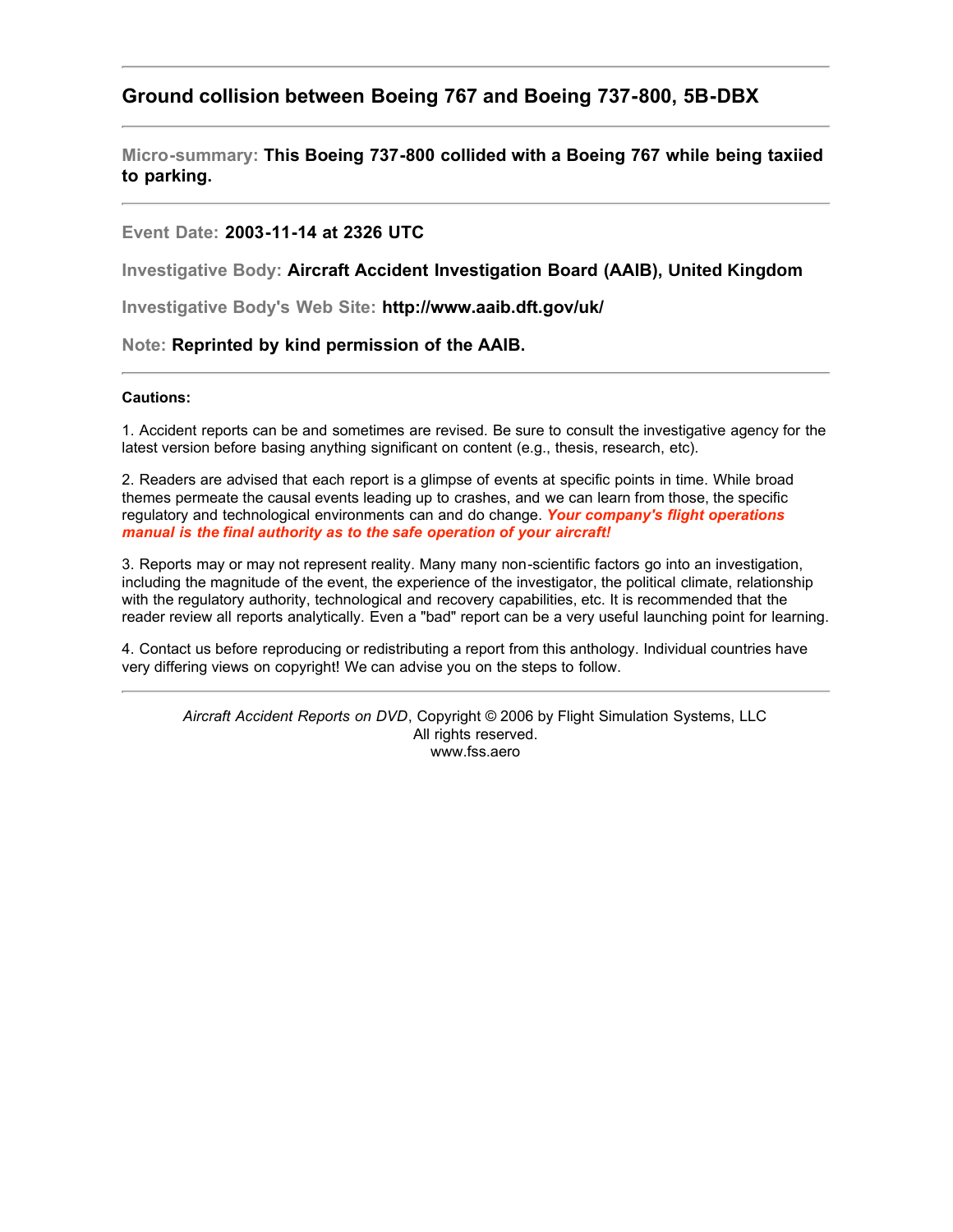# **Boeing 737-800, 5B-DBX**

| <b>AAIB Bulletin No: 6/2004</b>                  | Ref: EW/G2003/11/11                                                                                      | Category: 1.1     |
|--------------------------------------------------|----------------------------------------------------------------------------------------------------------|-------------------|
| <b>INCIDENT</b>                                  |                                                                                                          |                   |
| <b>Aircraft Type and</b><br><b>Registration:</b> | Boeing 737-800, 5B-DBX                                                                                   |                   |
| No & Type of Engines:                            | 2 CFM 56-7 turbofan engines                                                                              |                   |
| <b>Year of Manufacture:</b>                      | 2003                                                                                                     |                   |
| Date & Time (UTC):                               | 14 November 2003 at 2326 hrs                                                                             |                   |
| <b>Location:</b>                                 | Manchester Airport,<br>Manchester                                                                        |                   |
| <b>Type of Flight:</b>                           | Public Transport (Passenger)                                                                             |                   |
| <b>Persons on Board:</b>                         | $Crew - 7$                                                                                               | Passengers - 188  |
| <b>Injuries:</b>                                 | Crew - None                                                                                              | Passengers - None |
| <b>Nature of Damage:</b>                         | Damage to left upper winglet of<br>the Boeing 737 and the right<br>wing tip of a Boeing 767 (G-<br>OBYC) |                   |
| <b>Commander's Licence:</b>                      | Airline Transport Pilot's<br>Licence                                                                     |                   |
| <b>Commander's Age:</b>                          | 36 years                                                                                                 |                   |
| <b>Commander's Flying</b><br><b>Experience:</b>  | 8,200 hours (of which 515)<br>were on type)                                                              |                   |
|                                                  | Last 90 days - 211 hours                                                                                 |                   |
|                                                  | Last 28 days - 67 hours                                                                                  |                   |
| <b>Information Source:</b>                       | Aircraft Accident Report Form<br>submitted by the pilot plus a<br>report from Manchester Airport         |                   |

# **History of the Flight**

The aircraft had completed an uneventful transit from Larnaca Airport in Cyprus to Manchester Airport. Having landed, the pilots were instructed to park the aircraft on Stand 209L which is located at Terminal 2. Following the normal crew confirmation of the stand number, the aircraft approached the gate. The Stand Entry Guidance system (SEG) of Stand 209L was activated signifying clearance to enter the stand. Instructions from the Operational Support officer (OSO) operating the SEG system reflected the progress of the aircraft onto the stand. Just before coming to a halt and at about three knots groundspeed, the left winglet contacted the right wing tip of a Boeing 767 parked on Stand 210C on the left side of the aircraft. The aircraft was shut down and the passengers disembarked by the normal exit without further incident.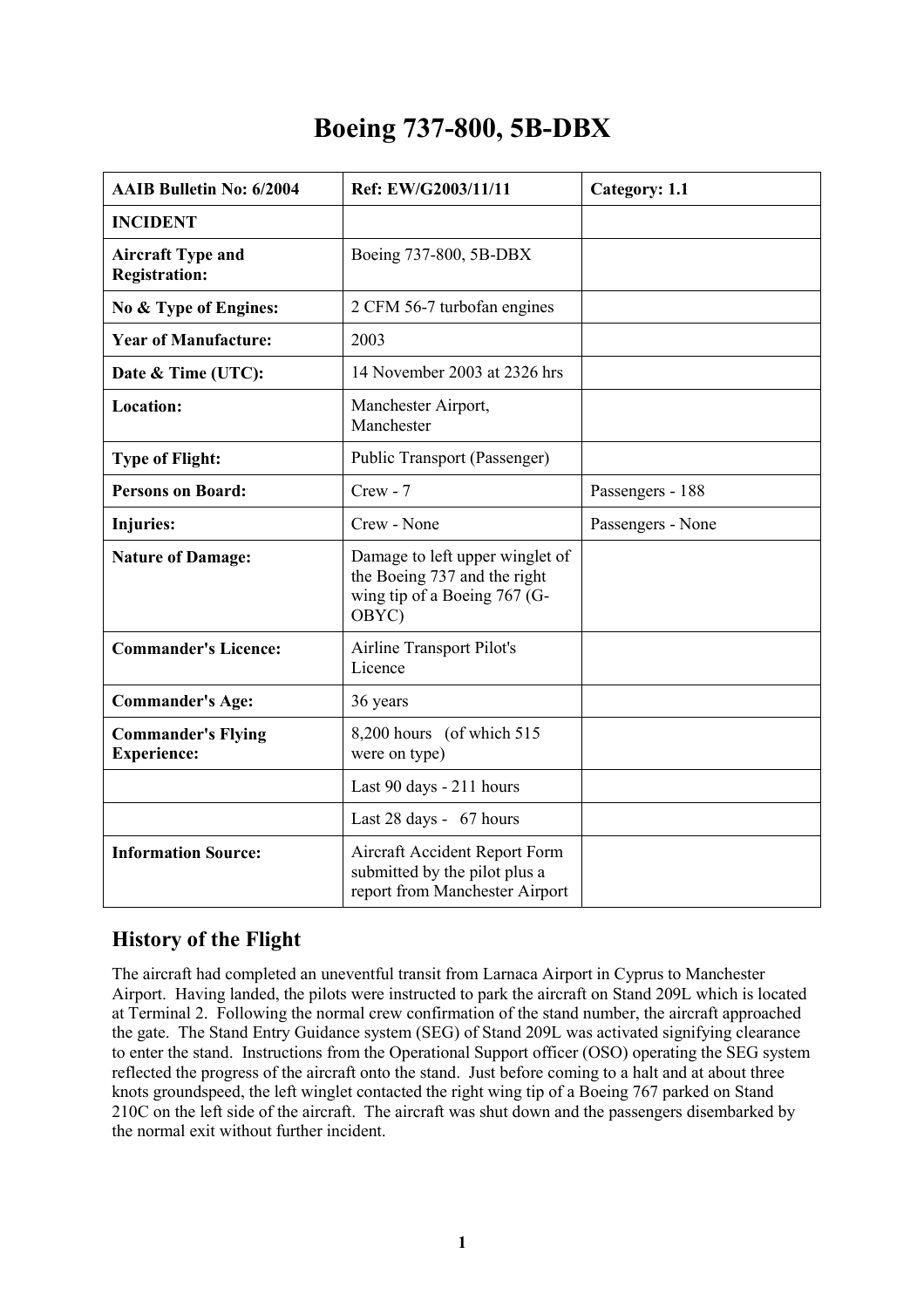# **Control of the parking stands**

At Manchester Airport the allocation of aircraft to stands is undertaken by two separate organisations. Terminals 1, 2 and remote stands are all allocated by a team of Airside Co-ordinators who report to the Terminal 1 Business. Stand Allocation within Terminal 3 is undertaken by one commercial operator. In order to assist in the allocation of stands, the Airside Co-ordinators utilise a computer system called ARIS. The computer is programmed with the parameters of all stands, including restrictions on aircraft size, type of traffic and individual airline preferences. A plan for the next 24 hours is produced to which the Airside Co-ordinators work; however this is not published and aircraft are only allocated publicly to stands once it is known that the stand is available. This requires the Airside Co-ordinator to approve a flight and the stand number is then promulgated automatically across the Airport via the AMOSS flight information computer system. In order to maximise the number of pier-served movements, part of the stand allocation plan may entail towing aircraft from a pier to a remote stand if they have a long turnaround. Likewise, remote stand parked aircraft may be allocated a pier-served stand for departure; this will entail an aircraft tow.

The Airside Co-ordinators will provide the relevant Handling Agents with a list of towing requirements at the start and end of their shifts and should also notify them of any changes which may occur. Should there be an attempt by an Airside Co-ordinator to allocate a stand incorrectly, for example placing an aircraft that is too large for a stand or has any adjacency restrictions, then the computer will immediately indicate that there is an incorrect operation. This is particularly important for stands on Terminal 2, as the way in which the centrelines interact is quite complex, with five separate centrelines being interdependent. Pairs of stands on Terminal 2 have interdependency. Typically a lower numbered odd stand (with two centrelines) will interact with a higher number even stand which has three centrelines. This means that a complex situation arises whereby five centrelines have an interdependency. However, the operating principles are reasonably straightforward, using Stand 209 and 210 as a typical example, the rules are set out as follows:

**Figure 1** 



When the Left Centreline of each stand is occupied, this effectively blocks the use of all other centrelines. It should be noted that only this combination is allowed, ie 210C could not operate if 209L is used. Typically, maximum aircraft size for both 209L and 210L is the Boeing 757 (B757). It is also relevant that a Boeing 737-800H variant, that is a B737 with winglets has a greater wingspan than other B737 variants, and as such is treated as a B757 for the process of stand allocation.

**Figure 2**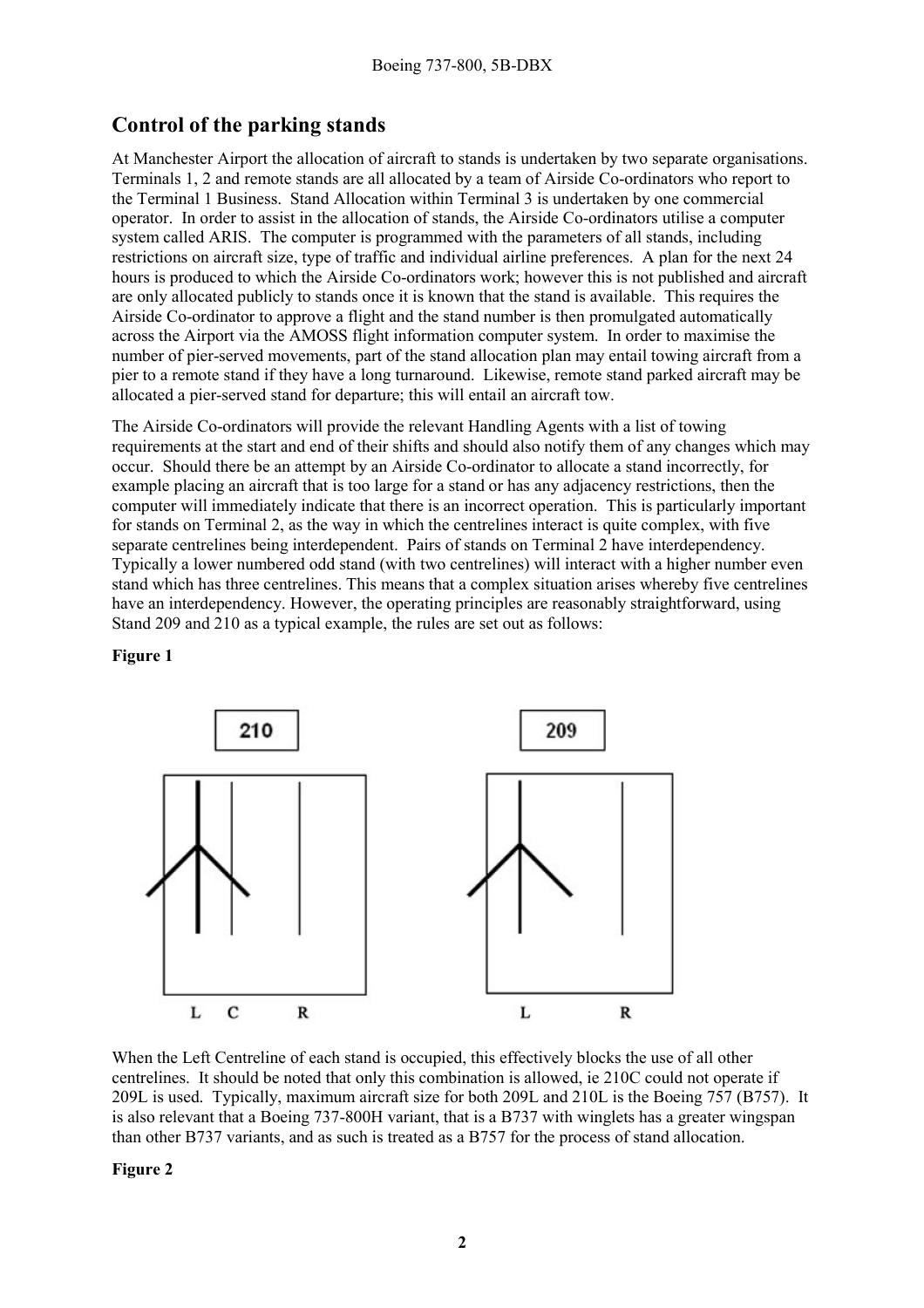

When the even-numbered stand centreline is occupied, eg 210C, then the adjacent odd-numbered stand's right centreline should be used, eg 209R. Should 209L be used, then there is a compromise of wingtip clearance with Stand 210. Typically, the maximum aircraft size for 209R is a B737 (without winglets) and for 210C it is a Boeing 767 (B767).

**Figure 3** 



The final example shows the use of the even-numbered stand right centreline, which could be utilised by a wide body aircraft, such as a Boeing 747 (B747). This would effectively close both stands and only Stand 210R could be occupied.

## **Stand Entry Guidance systems**

The Stand Entry Guidance in use on Terminal 2 differs to that elsewhere on the airfield. The provision of azimuth guidance is by means of Azimuth Guidance Nose in Stand AGNIS, whereas stop guidance utilises a Traffic Light System. The system is not fully automated but requires the presence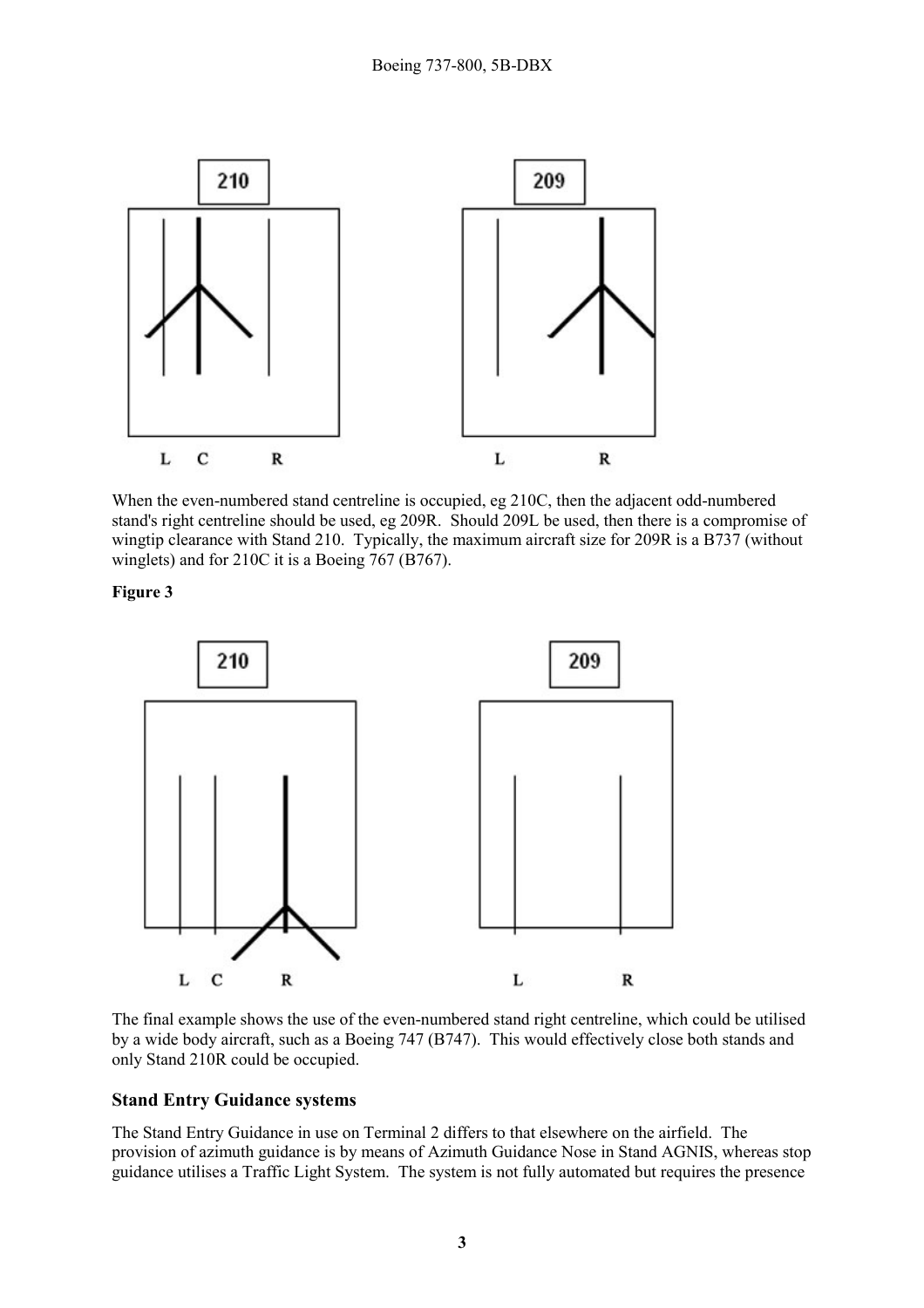of a member of staff to operate the stop guidance Traffic Lights, which is done utilising a hand-held control device located at Apron Level. It consists of three buttons pressed in sequence (Green - Proceed onto stand, Amber - Slow Down and Red - Stop). This function is presently undertaken by a dedicated team of eight Operational Support Officers (OSOs).

# **Analysis**

Using the principles, above and applying them to the allocation of stands on the night of the incident, it is clear that to allocate an aircraft to 209L whilst 210C is occupied was not permitted. Consequently the wingtip clearance was compromised with the result that a collision occurred when the B737 taxied onto stand. The investigation has therefore concentrated on the events that led up to the incident.

# **Actions of the Airside Co-ordinator**

The Airside Co-ordinator on duty on the night of the incident commenced his duty at 1830 hours for a 12-hour shift. It is not unusual for an Airside Co-ordinator to work alone on a night shift during the winter and the Airport Operator examined the Airside Co-ordinator's workload during its investigation. It was established that, having dealt with a total of 10 arrivals in the preceding hour, his workload was not arduous.

The ARIS stand plan to which the Airside Co-ordinator was working had already been produced before he started his shift. A copy of the plan is attached as Appendix 1 to this report. It clearly shows the B737 on Stand 209L. According to the plan, when it arrived on stand, a B757 was showing on the adjacent stand on 210L. This aircraft was planned to be towed off to Remote Stand 235 just after the arrival of the B737 at approximately 2330 hrs. The adjacency rules within ARIS allow this combination of aircraft (both on the left centreline) and as such, a conflict did not show on the ARIS screen. The B767 with which the B737 aircraft collided was planned to have been towed from Remote Stand 217 onto Stand 210C at 0310 hrs, some 2½ hours after the B737 had departed. Once again, a conflict alert on the computer system did not occur, as the two aircraft should not have been on the adjacent stands at the same time.

The Airside Co-ordinator was interviewed concerning his actions on the night regarding the allocation of stands and, more importantly, the information he provided to the Handling Agents regarding towing requirements. For clarity, the table below shows the planned times of aircraft movements, along with the actual timings of events. An accurate timeline of events was established using the ATC tape recording of the Ground Frequency as shown below.

| Event                                        | <b>Planned Timings</b> | <b>Actual Timings</b> |
|----------------------------------------------|------------------------|-----------------------|
| Arrival of B737                              | 2320                   | 2314                  |
| Removal of B757 from Stand<br>210L           | 2330                   | 2230                  |
| Tow of B767 from remote stand  <br>to $210C$ | 0310                   | 2250                  |

It is clear from the information in the table above, that the B757 was towed from stand one hour earlier than planned; in fact it had already departed by the time the B737 arrived. Similarly, the B767 was towed onto Stand 210C some 4 hours 20 minutes early, also prior to the arrival of the B737. The Airside Co-ordinator also indicated that he stand changed the B737 from 203L to 209L at around 2230 hours. This action was taken in order to ensure that the aircraft was in a more central location on the pier thereby improving Customer Service.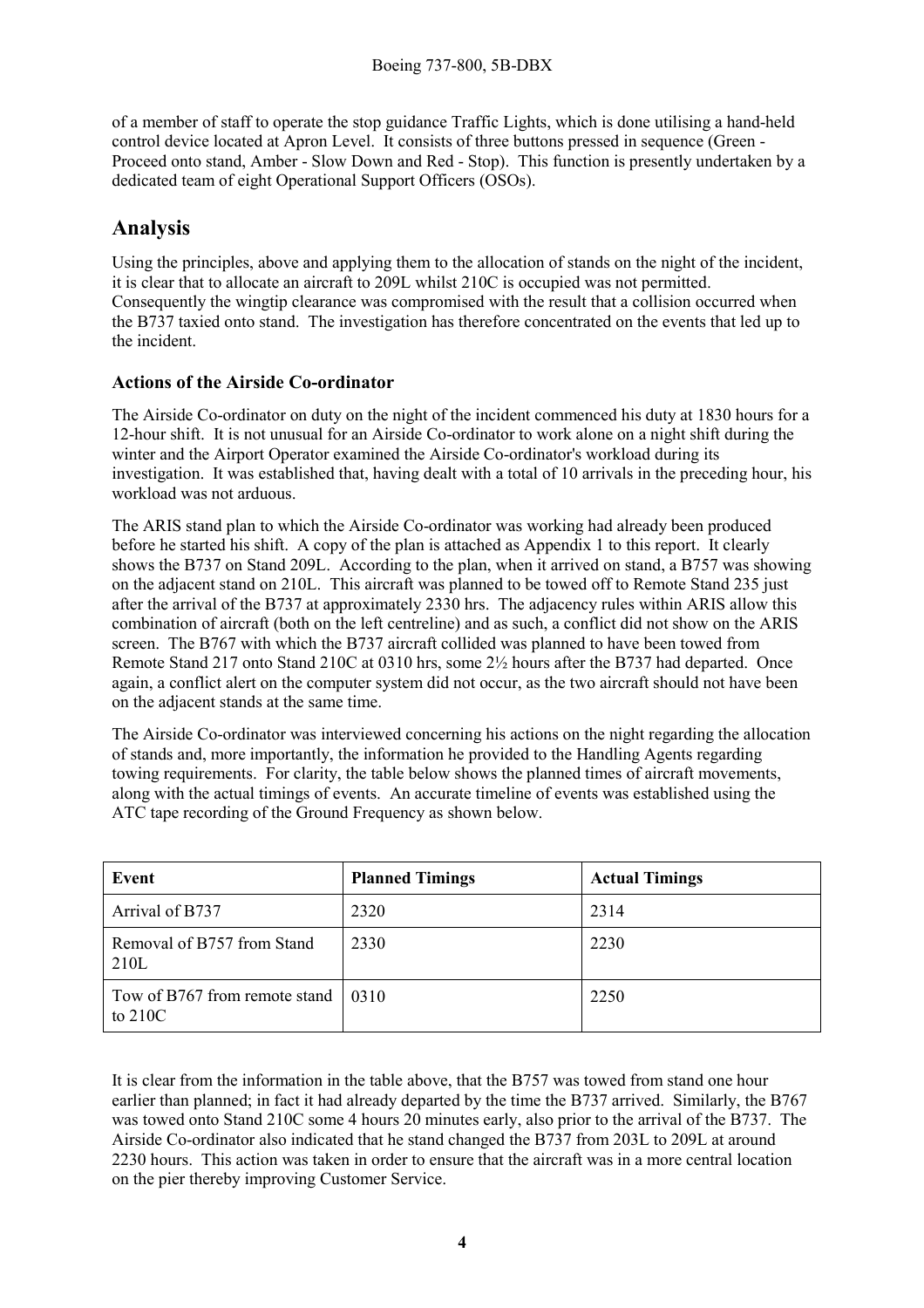The Airside Co-ordinator informed the Handling Agent Ramp Allocator of the towing requirements at approximately 2230 hrs, after the arrival of their night shift. He told the Ramp Allocator that they could tow the B767 "sometime during the night". The Handling Agent Ramp Allocator thought that they were clear to tow the B767 once the B757 had been removed from Stand 209L. He had actually watched the movement of the B757 and immediately dispatched a crew to tow the B767 onto 210C. Clearly, whether the Allocator had been told to tow the B767 after the departure of the B757 or "anytime", the outcome is the same, in that this immediately has the potential for a direct conflict.

The Airside Co-ordinator was aware that the B767 when parked on 210C would conflict with the B737 on 209L. However, once he stand changed the B737 from 203L to 209L (noting at this point that the B757 was on 210L) he did not update the Handling Agent Ramp Allocator that there was now a potential for conflict. The aircraft tow should therefore have been delayed until after the departure of the B737.

# **Actions of the Operational Support Officer**

The Operational Support Officer (OSO) on duty on the night of the incident was also working alone, but once again, that was not unusual on a night shift, in fact he dealt with only one movement in the hour preceding the incident. The arrival of the B737 was passed to him from the Airside Co-ordinator in ample time and at no point was he "rushed" in attending the arrival of the B737.

The Airside Co-ordinator activated the Stand Entry Guidance System on Stand 209L when he passed the aircraft to the OSO for docking.

On arrival the OSO checked the stand for debris, incorrectly parked equipment, etc. and deemed that the stand was in a fit state. At no point did he question the presence of the B767 on the adjacent stand, stating that he had often observed B767 parked next to B737 and this had not caused a problem.

As the B737 approached the stand, the OSO activated the docking system, pressing the Green button, thereby indicating to the pilot that he was clear to continue onto stand. As the aircraft proceeded down the line, the OSO became alarmed at the apparent close proximity of the winglet of the B737 to the wingtip of the B767. However, due to parallax he was unable to get a full perspective of the 'problem' so he started to step to the side in order to gauge the 'problem' more accurately. He finally became very alarmed, dropping the guidance box, which would have automatically turned the lights to red. However, this did not happen in sufficient time to avert the impact.

The OSO was not alarmed that he had been asked to dock an aircraft onto 209L when 210C was occupied because he was unaware that a B737 with winglets was to be treated as a B757 for stand allocation purposes. Had he been aware of these facts, he would have questioned the stand allocation of the B737 prior to its arrival.

The training records for the OSOs were examined and it was clear that training had been done 'in-house' with no formal records being kept. There was also no refresher training. This notwithstanding there was no training given concerning the interaction of stand centrelines on Terminal 2 so the OSOs would not be aware of any potential conflicts. It was, therefore, concluded that the lack of awareness and relevant training of the OSOs was a contributory factor in this incident.

## **Other Factors**

The Airport Operator conducted an internal investigation, which considered other possible contributory factors related to the incident:

#### *Weather*

Although the night was dark and rain had recently fallen, the visibility on the night was considered to have been good. The stand is lit to CAP 168 standards and weather was not considered a contributory factor.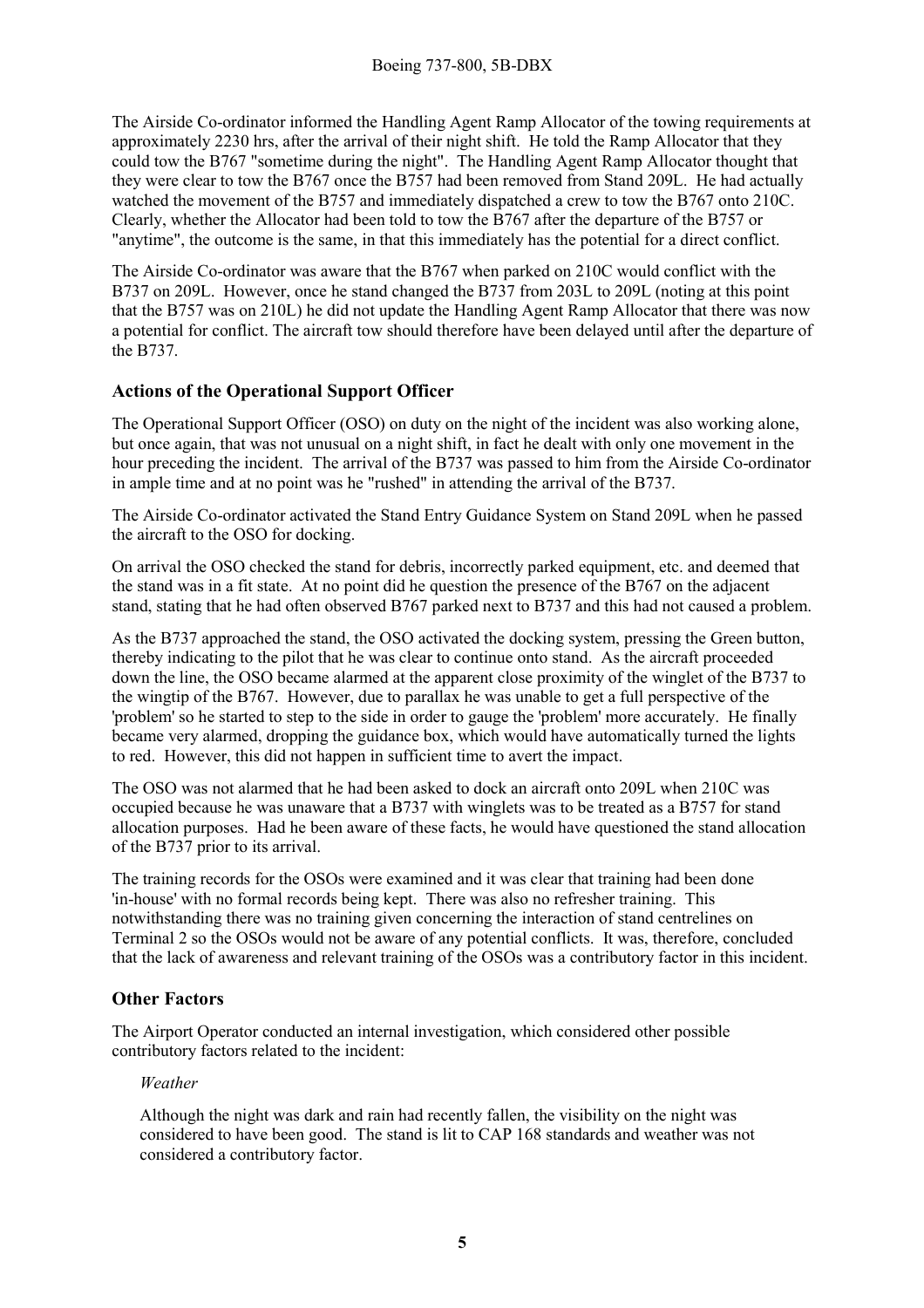## *Equipment*

The serviceability of the SEG on Stand 209 was checked and the records of its serviceability investigated. It was found to be fully serviceable and therefore not a factor in this incident.

#### *ARIS Computer System*

The stand allocation rules in ARIS for Stands 209 and 210 were also checked. The computer had been correctly programmed, and had the Airside Co-ordinator changed the timings of the tows to reflect his instructions to the Handling Agent Ramp Allocator, a conflict alert would have been initiated.

#### *Towing Records*

Unlike loaded sectors, empty tows are not treated as live pushbacks or 'on chocks' and no entry is made in AMOSS. Consequently, the Airside Co-ordinators ARIS screen only shows at what time a tow is planned, not at what time it actually happens or has happened. Often the Co-ordinator will visually spot when a tow is performed, and if so will 'confirm' it in the computer system, thus updating the screen. However, it is neither possible to see every stand on the airfield from the Operations Tower nor is it reasonable to expect the Co-ordinator to spot every tow that happens. The Airside Co-ordinator's screen is, therefore, a mixture of real time actual movements and off-line planned tow movements. It is recommended that the necessary changes be made to AMOSS and ARIS to allow real-time tracking of tows, as this will simplify the Co-ordinators job. This would not in itself, however, have prevented this accident.

## *Notification of the incident*

The Ground Movement Controller was first made aware of the incident over the Ground Frequency when the B737 crew asked for confirmation of stand stating that they had collided with the wingtip of the adjacent B767 aircraft. Whilst this conversation was taking place, the Airfield Duty Manager (ADM) became aware that there was an incident following a report over the radio from the Operational Support Officer (OSO) who was responsible for providing docking guidance. The ADM proceeded directly to the scene of the incident. On his arrival it became clear that the left winglet of the B737 had become embedded into the right wingtip of the B767. Engineers of both companies arrived on the scene and all parties discussed means of separating the aircraft and a safe method of operation was agreed.

A Ground Incident was not declared because the commander of the B737 was satisfied with the attendance of the Airfield Duty Manager. It was clear on arrival at the scene that there was no need to escalate the situation as both aircraft were stable and in no way posed any threat to life.

The Tower Supervisor issued a Mandatory Occurrence Report and the ADM completed actions in accordance with the Airport's 'Notifiable Accident Reporting Procedures'.

# **Conclusions**

The incident occurred because the B767 was towed onto Stand 210C ahead of the scheduled time of 0300 hrs at which it was due to be positioned. With the B767 on Stand 210C there was insufficient clearance between the wingtip of the B767 and the winglet of the B737. The parking of aircraft other than in accordance with the ARIS schedule removed the protections provided by the system.

# **Recommendations**

The internal investigation identified a number of areas, which had contributed to the incident and so the Airport Operator decided to take the following corrective actions: